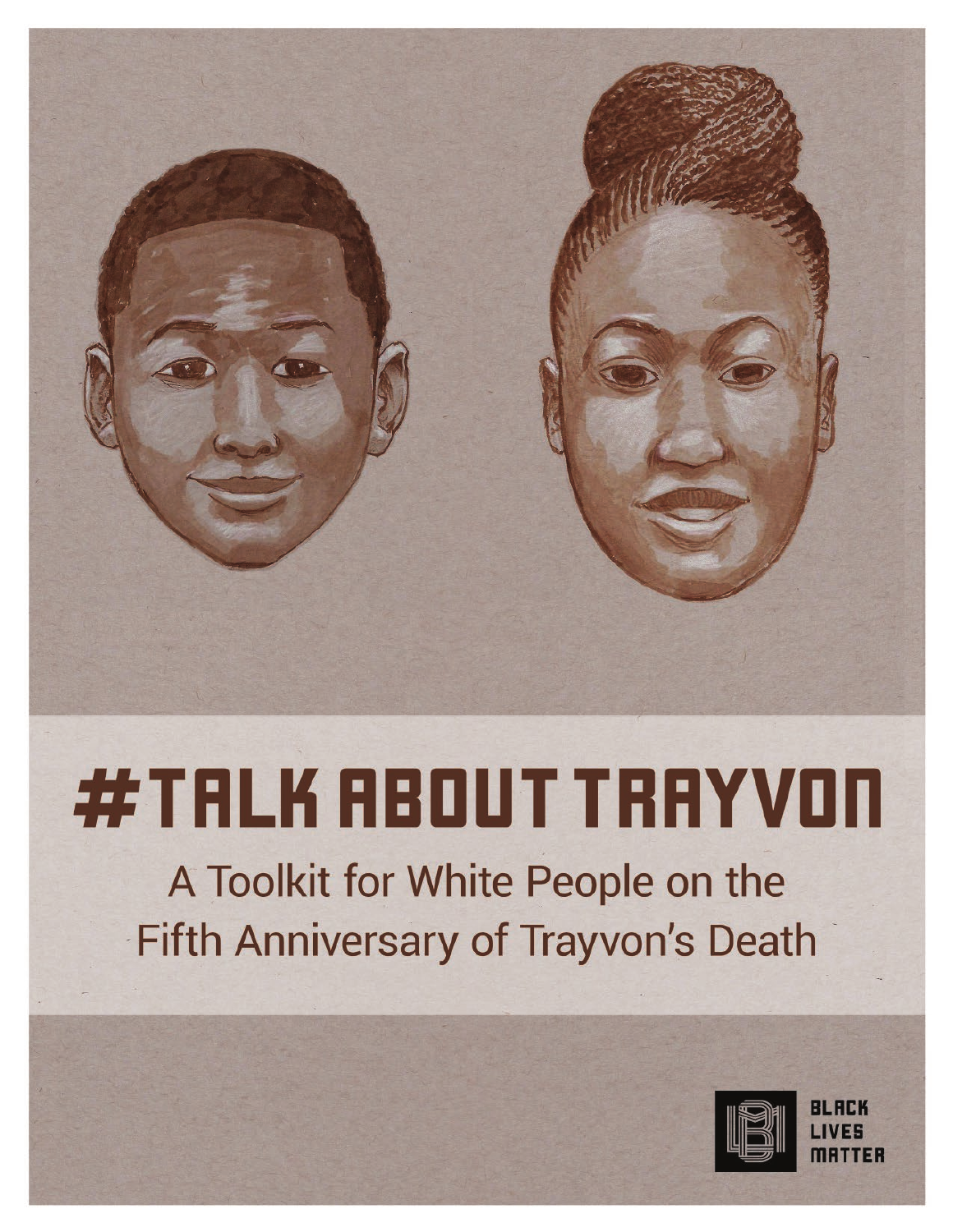Five years ago today, a teenage boy went out for a snack but never made it home to his loving family. A grown man took it upon himself to patrol his neighborhood and to shoot dead an unarmed, unassuming boy. Not only did a mother have to bury her young son, but she now watches his killer walk the streets free free to brag about killing Trayvon, and free to commit more acts of violence.

We need to #TalkAboutTrayvon because, five years later, there are still no consequences when adults wave their guns around at Black and Brown kids. Police continue to mistreat, terrorize, and even murder boys and girls of color, and then walk free. We need to #TalkAboutTrayvon, share pictures of his sweet face, and remind each other what we continue to lose when we uphold a system that won't punish people who kill Black children and adults. We are not only losing wonderful people—we are losing our humanity.

White communities are used to consciously and unconsciously maintaining the racist policies and practices that led to Trayvon's death—and, as white people, we must speak out against those policies and practices. When we remain silent and on the sidelines, we are complicit in maintaining these unjust systems. Our work is to get more white people who support us to take action toward racial justice—and to change the hearts and minds of those white people who are not yet with us.

When we #TalkAboutTrayvon, we tell grieving parents that we see them and acknowledge their pain. When we #Talk-AboutTrayvon, we tell Black children that we are not afraid of them—we are only afraid they won't get the bright future they deserve.

# How to use the #TalkAboutTrayvon digital toolkit:

We need to #TalkAboutTrayvon, because white silence is violence. Use this toolkit to help spark conversation on Sunday, February 26, and beyond.

The **#TalkAboutTrayvon** toolkit contains sample content for Facebook, Twitter, and Instagram, as well as images to share with your networks, friends, and family members. You can use the toolkit to:

- 1. Commemorate the anniversary of Trayvon's death
- 2. Have courageous conversation with friends and family with the help of the scripts provided
- 3. Share, support, and offer donations for the important work of the Trayvon Martin Foundation.
- 4. Continue the conversation about the serious implications of anti-Blackness and prejudicial policing and legislation on Black people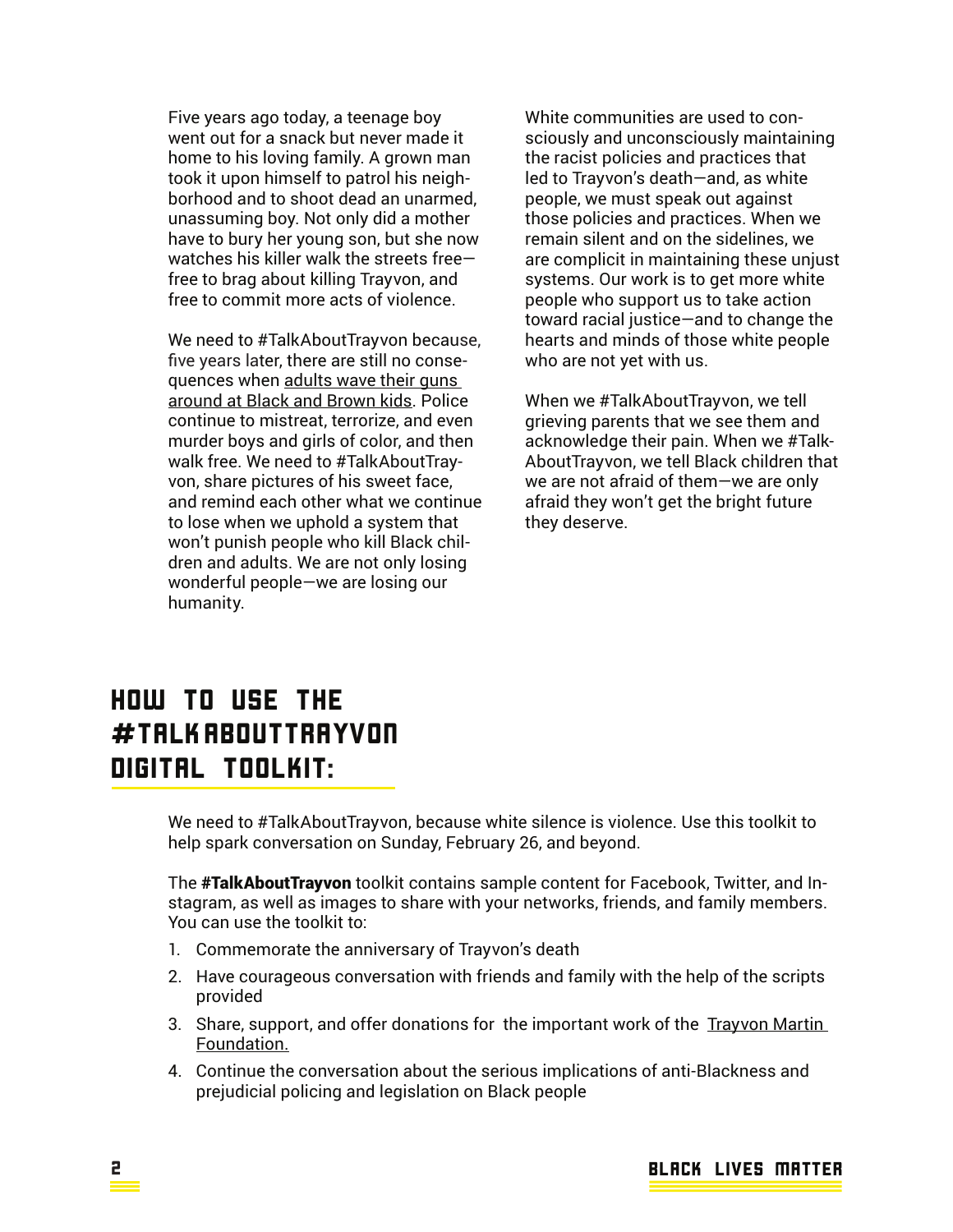#### Twitter accounts to follow/tag:

@TTMFoundation, @Blklivesmatter, @SybrinaFulton

#### Sample Twitter Language:

- Trayvon wanted to be a pilot. #TalkAboutTrayvon
- Trayvon was an honors English student, but he liked math more. #TalkAboutTrayvon
- I am so sorry for your loss @SybrinaFulton. I can't imagine your pain, but I will #Talk-AboutTrayvon and support his legacy: http://bit.ly/TrMFdtn
- Today we #TalkAboutTrayvon because white silence is violence. Join me to support  $\omega$ TTMFoundation http://bit.ly/TrMFdtn
- What would Trayvon have been like in his 20s? We'll never know. #TalkAboutTrayvon
- How do you decide who belongs in your community? What's the cost of making those decisions? #TalkAboutTrayvon
- How many memories would Trayvon have made with his family these last five years? #TalkAboutTrayvon
- It's time we #TalkAboutTrayvon. Start conversations with an #OurSonTrayvon hoodie http://bit.ly/TMHoodie — proceeds go to @TTMFoundation
- Do you call the police when you see a young Black man walking in your neighborhood? What would it look like to think about safety another way? #TalkAboutTrayvon
- Until the killing of Black mothers' sons is as important as the killing of white mothers' sons, we need to #TalkAboutTrayvon
- Not sure how to #TalkAboutTrayvon? Start by learning his story. #RestInPower is a new book from @SybrinaFulton & @BTraymartin9: http://bit.ly/RIPbook
- What are you doing this weekend? Add #TalkAboutTrayvon to the list. Start convos with an #OurSonTrayvon hoodie: http://bit.ly/TMHoodie
- No parents should go through what @SybrinaFulton & @BTraymartin9 did. That's why we must #TalkAboutTrayvon

### Sample Facebook Language:

- Let's #TalkAboutTrayvon, because five years later, adults are still waving their guns around at Black and Brown kids and facing no consequences. Police continue to shoot Black children, women, men, and gender non-conforming people—and then walk free. White people need to be outraged about this if things are going to change—and we must move beyond outrage and into action. Speak out. Take action. #TalkAboutTrayvon and support his legacy: http://bit.ly/TrMFdtn
- I want to take a minute to #TalkAboutTrayvon on the fifth anniversary of his death. Trayvon Martin loved his family so much that he got tattoos of their names on his body. He was in honors English, but he liked math better. He dreamed of becoming a pilot. Trayvon was a 17-year-old son, student, and boyfriend. Yet he was murdered five years ago because someone decided he didn't belong in their neighborhood. And his mur-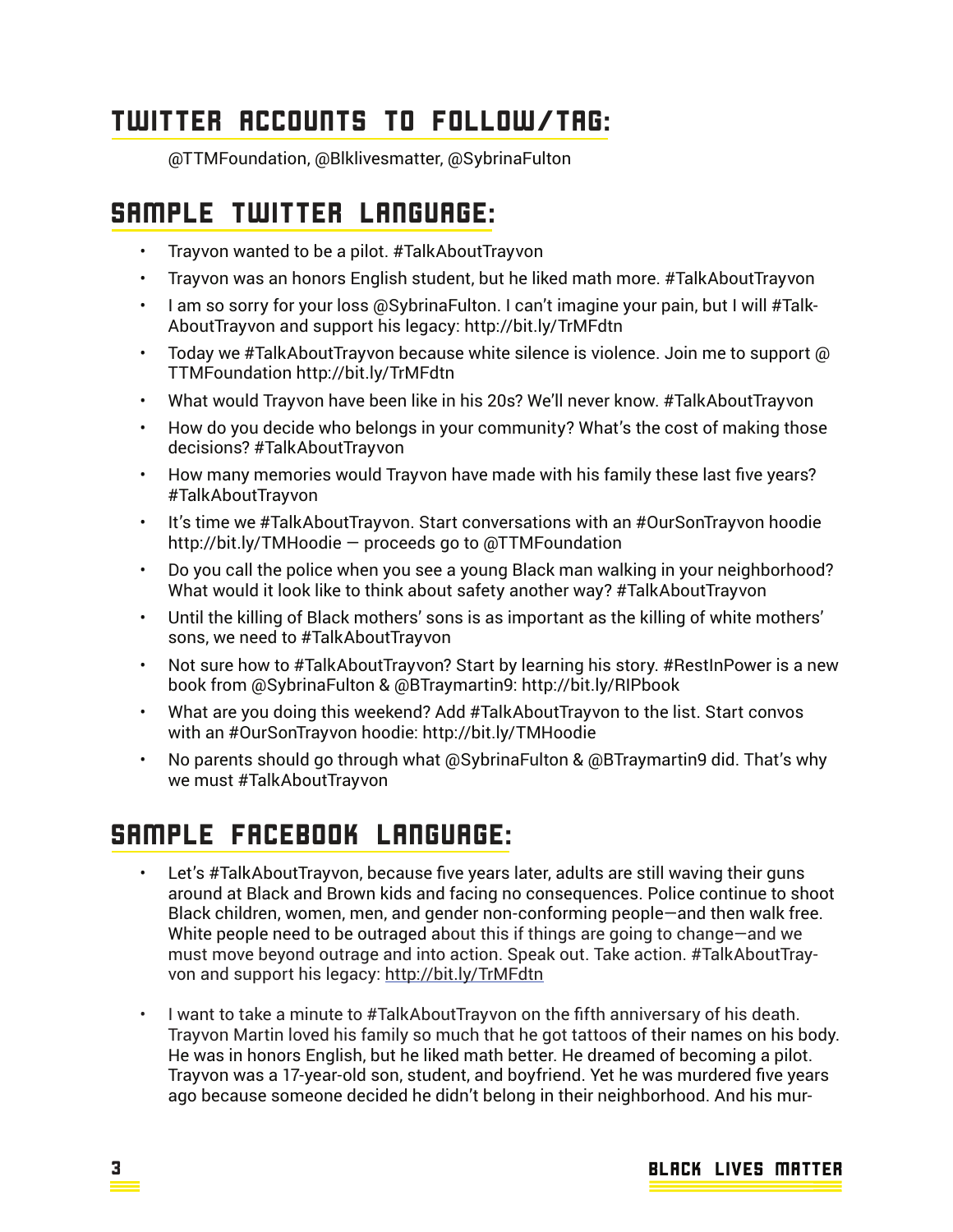derer was not punished, because people think it's justifiable to be afraid of Black boys. So let's #TalkAboutTrayvon so we can remember that being afraid of Black people is a lie that we are taught is "normal," but that we can absolutely unlearn. Donate to the Trayvon Martin Foundation today: http://bit.ly/TrMFdtn

- White people, have you ever felt afraid around young Black people? That's not an accident—white folks are taught to fear Black folks in order to justify policing and police violence. Too many of us don't know any young Black people personally—and, as a result, we believe the limiting, stereotypical images of Black people we see on the news and in pop culture. So let's #TalkAboutTrayvon. Trayvon Martin loved his family so much that he got tattoos of their names on his body. He was in honors English, but he liked math better. He dreamed of becoming a pilot. Trayvon was a 17-year-old son, student, and boyfriend. Yet all his killer saw was someone to be afraid of. The next time you see a Black person in your neighborhood, remember Trayvon instead of calling the cops or the neighborhood watch. Learn more about police alternatives that can help keep boys like Trayvon safe.
- What are you doing this weekend? Sybrina Fulton is recognizing the fifth anniversary of the murder of her son, Trayvon Martin. Join me to #TalkAboutTrayvon. Start conversations with the new #OurSonTrayvon hoodie. Proceeds benefit the Trayvon Martin Foundation: http://bit.ly/TMHoodie
- No matter what else you are doing this weekend, make sure you #TalkAboutTrayvon on the fifth anniversary of his murder. We need to remember him, and we must ask ourselves what we will commit to doing to create a world where kids don't get shot on their way home from buying a snack. You can also donate to the foundation his mother started to remember Trayvon, and to support and strengthen Black communities.
- Those of us who are white need to #TalkAboutTrayvon and then get to work taking action for racial justice. On the fifth anniversary of Trayvon's murder, join me in [INSERT THE ACTION YOU ARE TAKING and link to how others can join you].

#### Movement for Black Lives Demands:

- We demand an end to the wars against Black people. We demand reparations & targeted long-term investments to build a world where #BlackLivesMatter
- We demand a defunding of systems & institutions that criminalize & cage us. We demand economic justice & self-determination. #BlackLivesMatter
- We demand an end to the anti-Blackness that led to Trayvon's death. #Remembering-Trayvon #TalkAboutTrayvon #BlackLivesMatter #M4BL
- We demand an end to state-sanctioned violence against Black people. #Remembering-Trayvon #TalkAboutTrayvon #BlackLivesMatter